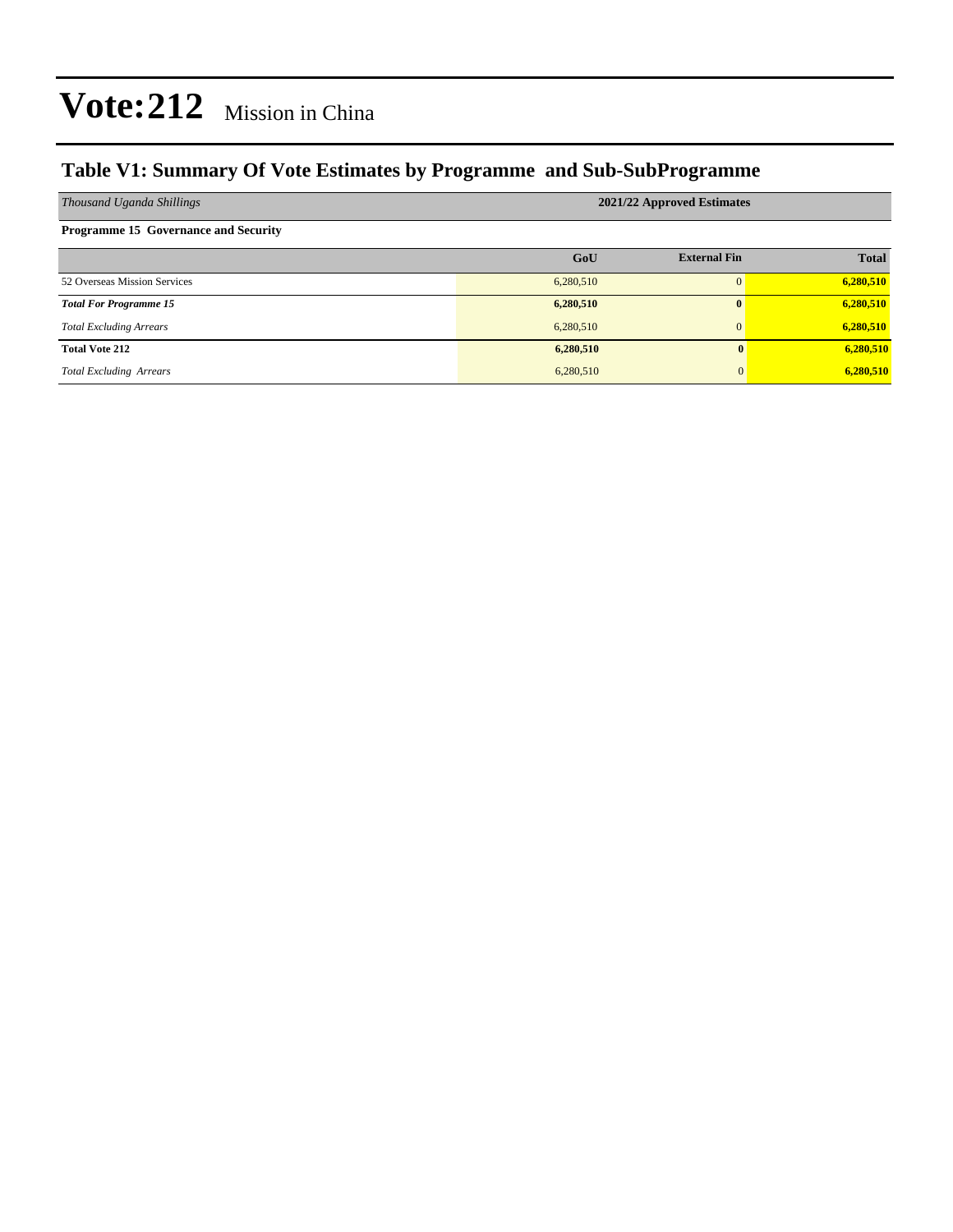### **Table V2: Summary Of Vote Estimates by Sub-SubProgramme,Department and Project**

| Thousand Uganda Shillings                                                 |                  | 2020/21 Approved Budget |              |              | 2021/22 Approved Estimates |                               |              |
|---------------------------------------------------------------------------|------------------|-------------------------|--------------|--------------|----------------------------|-------------------------------|--------------|
| <b>Sub-SubProgramme 52 Overseas Mission Services</b>                      |                  |                         |              |              |                            |                               |              |
| <b>Recurrent Budget Estimates</b>                                         | Wage             | Non-Wage                | <b>AIA</b>   | <b>Total</b> | <b>Wage</b>                | Non-Wage                      | <b>Total</b> |
| 01 Headquarters Beijing                                                   | 388,183          | 4,592,327               | $\mathbf{0}$ | 4,980,510    | 388,183                    | 5,592,327                     | 5,980,510    |
| <b>Total Recurrent Budget Estimates for Sub-</b><br><b>SubProgramme</b>   | 388,183          | 4,592,327               | $\bf{0}$     | 4,980,510    | 388,183                    | 5,592,327                     | 5,980,510    |
| Development Budget Estimates                                              | <b>GoU</b> Dev't | <b>External Fin</b>     | <b>AIA</b>   | <b>Total</b> |                            | <b>GoU Dev't External Fin</b> | <b>Total</b> |
| 1726 Retooling of Mission in Beijing - China                              | $\Omega$         | $\mathbf{0}$            | $\mathbf{0}$ | $\bf{0}$     | 300,000                    | $\overline{0}$                | 300,000      |
| <b>Total Development Budget Estimates for Sub-</b><br><b>SubProgramme</b> | $\bf{0}$         | $\bf{0}$                | $\bf{0}$     | $\bf{0}$     | 300,000                    | $\bf{0}$                      | 300,000      |
|                                                                           | GoU              | <b>External Fin</b>     | <b>AIA</b>   | <b>Total</b> | GoU                        | <b>External Fin</b>           | <b>Total</b> |
| <b>Total For Sub-SubProgramme 52</b>                                      | 4,980,510        | $\mathbf{0}$            | $\bf{0}$     | 4,980,510    | 6,280,510                  | $\bf{0}$                      | 6,280,510    |
| <b>Total Excluding Arrears</b>                                            | 4,980,510        | $\mathbf{0}$            | $\mathbf{0}$ | 4,980,510    | 6,280,510                  | $\overline{0}$                | 6,280,510    |
| <b>Total Vote 212</b>                                                     | 4,980,510        | $\bf{0}$                | $\bf{0}$     | 4,980,510    | 6,280,510                  | $\bf{0}$                      | 6,280,510    |
| <b>Total Excluding Arrears</b>                                            | 4,980,510        | $\mathbf{0}$            | $\mathbf{0}$ | 4,980,510    | 6,280,510                  | $\overline{0}$                | 6,280,510    |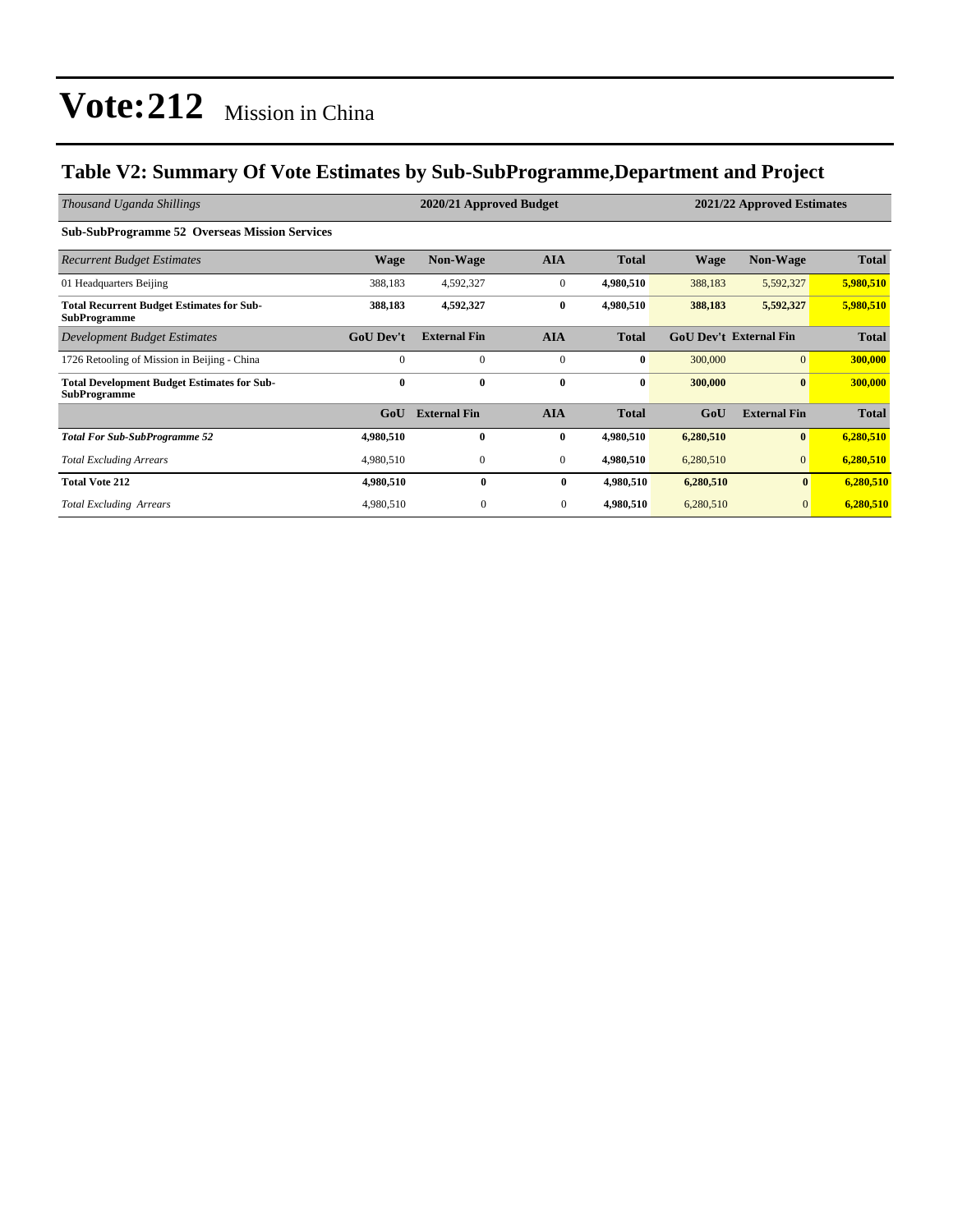### **Table V3: Summary Vote Estimates by Item**

| Thousand Uganda Shillings                                   | 2020/21 Approved Budget |                     |              |              | 2021/22 Approved Estimates |                     |              |  |
|-------------------------------------------------------------|-------------------------|---------------------|--------------|--------------|----------------------------|---------------------|--------------|--|
|                                                             | GoU                     | <b>External Fin</b> | AIA          | <b>Total</b> | GoU                        | <b>External Fin</b> | <b>Total</b> |  |
| <b>Employees, Goods and Services (Outputs Provided)</b>     | 4,980,510               | $\bf{0}$            | $\bf{0}$     | 4,980,510    | 5,980,510                  | $\pmb{0}$           | 5,980,510    |  |
| 211103 Allowances (Inc. Casuals, Temporary)                 | 1,302,911               | $\bf{0}$            | $\bf{0}$     | 1,302,911    | 1,302,911                  | $\bf{0}$            | 1,302,911    |  |
| 211105 Missions staff salaries                              | 388,183                 | $\bf{0}$            | $\bf{0}$     | 388,183      | 388,183                    | $\bf{0}$            | 388,183      |  |
| 212201 Social Security Contributions                        | 105,000                 | $\bf{0}$            | $\bf{0}$     | 105,000      | 105,000                    | $\bf{0}$            | 105,000      |  |
| 213001 Medical expenses (To employees)                      | 200,000                 | $\bf{0}$            | $\bf{0}$     | 200,000      | 200,000                    | $\bf{0}$            | 200,000      |  |
| 221001 Advertising and Public Relations                     | 160,212                 | $\bf{0}$            | $\bf{0}$     | 160,212      | 210,380                    | $\bf{0}$            | 210,380      |  |
| 221002 Workshops and Seminars                               | 210,000                 | $\bf{0}$            | $\bf{0}$     | 210,000      | 420,000                    | $\bf{0}$            | 420,000      |  |
| 221003 Staff Training                                       | 10,000                  | $\bf{0}$            | $\bf{0}$     | 10,000       | 10,000                     | $\bf{0}$            | 10,000       |  |
| 221005 Hire of Venue (chairs, projector, etc)               | 231,949                 | $\bf{0}$            | $\bf{0}$     | 231,949      | 312,549                    | $\bf{0}$            | 312,549      |  |
| 221007 Books, Periodicals & Newspapers                      | 5,000                   | $\bf{0}$            | $\bf{0}$     | 5,000        | 5,000                      | $\bf{0}$            | 5,000        |  |
| 221008 Computer supplies and Information Technology<br>(TT) | 5,000                   | $\bf{0}$            | $\bf{0}$     | 5,000        | 5,000                      | $\bf{0}$            | 5,000        |  |
| 221009 Welfare and Entertainment                            | 65,176                  | $\bf{0}$            | $\bf{0}$     | 65,176       | 65,176                     | $\bf{0}$            | 65,176       |  |
| 221011 Printing, Stationery, Photocopying and Binding       | 24,132                  | $\bf{0}$            | $\bf{0}$     | 24,132       | 47,524                     | $\bf{0}$            | 47,524       |  |
| 221012 Small Office Equipment                               | 5,022                   | $\bf{0}$            | $\bf{0}$     | 5,022        | 5,022                      | $\bf{0}$            | 5,022        |  |
| 222001 Telecommunications                                   | 63,568                  | 0                   | $\bf{0}$     | 63,568       | 115,476                    | $\bf{0}$            | 115,476      |  |
| 222002 Postage and Courier                                  | 5,044                   | $\bf{0}$            | $\bf{0}$     | 5,044        | 40,088                     | $\mathbf{0}$        | 40,088       |  |
| 222003 Information and communications technology<br>(ICT)   | 10,088                  | $\pmb{0}$           | $\bf{0}$     | 10,088       | 30,176                     | $\bf{0}$            | 30,176       |  |
| 223003 Rent – (Produced Assets) to private entities         | 1,530,002               | $\bf{0}$            | $\bf{0}$     | 1,530,002    | 1,530,002                  | $\bf{0}$            | 1,530,002    |  |
| 223005 Electricity                                          | 40,000                  | $\bf{0}$            | $\bf{0}$     | 40,000       | 40,000                     | $\bf{0}$            | 40,000       |  |
| 223006 Water                                                | 10,687                  | $\bf{0}$            | $\bf{0}$     | 10,687       | 10,687                     | $\bf{0}$            | 10,687       |  |
| 223007 Other Utilities- (fuel, gas, firewood, charcoal)     | 53,568                  | $\bf{0}$            | $\bf{0}$     | 53,568       | 53,568                     | $\bf{0}$            | 53,568       |  |
| 226001 Insurances                                           | 14,088                  | $\bf{0}$            | $\bf{0}$     | 14,088       | 14,088                     | $\bf{0}$            | 14,088       |  |
| 227001 Travel inland                                        | 203,000                 | $\bf{0}$            | $\bf{0}$     | 203,000      | 471,800                    | $\bf{0}$            | 471,800      |  |
| 227002 Travel abroad                                        | 242,000                 | $\bf{0}$            | $\bf{0}$     | 242,000      | 482,000                    | $\bf{0}$            | 482,000      |  |
| 227003 Carriage, Haulage, Freight and transport hire        | 10,000                  | $\bf{0}$            | $\bf{0}$     | 10,000       | 10,000                     | $\bf{0}$            | 10,000       |  |
| 227004 Fuel, Lubricants and Oils                            | 60,000                  | $\bf{0}$            | $\bf{0}$     | 60,000       | 80,000                     | $\bf{0}$            | 80,000       |  |
| 228002 Maintenance - Vehicles                               | 20,880                  | $\bf{0}$            | $\bf{0}$     | 20,880       | 20,880                     | $\bf{0}$            | 20,880       |  |
| 228003 Maintenance – Machinery, Equipment &<br>Furniture    | 5,000                   | $\bf{0}$            | $\bf{0}$     | 5,000        | 5,000                      | $\bf{0}$            | 5,000        |  |
| <b>Investment</b> (Capital Purchases)                       | $\bf{0}$                | $\bf{0}$            | $\bf{0}$     | $\bf{0}$     | 300,000                    | $\bf{0}$            | 300,000      |  |
| 312201 Transport Equipment                                  | $\bf{0}$                | $\bf{0}$            | $\bf{0}$     | $\bf{0}$     | 300,000                    | $\bf{0}$            | 300,000      |  |
| <b>Grand Total Vote 212</b>                                 | 4,980,510               | $\pmb{0}$           | $\bf{0}$     | 4,980,510    | 6,280,510                  | $\bf{0}$            | 6,280,510    |  |
| <b>Total Excluding Arrears</b>                              | 4,980,510               | $\boldsymbol{0}$    | $\mathbf{0}$ | 4,980,510    | 6,280,510                  | $\mathbf{0}$        | 6,280,510    |  |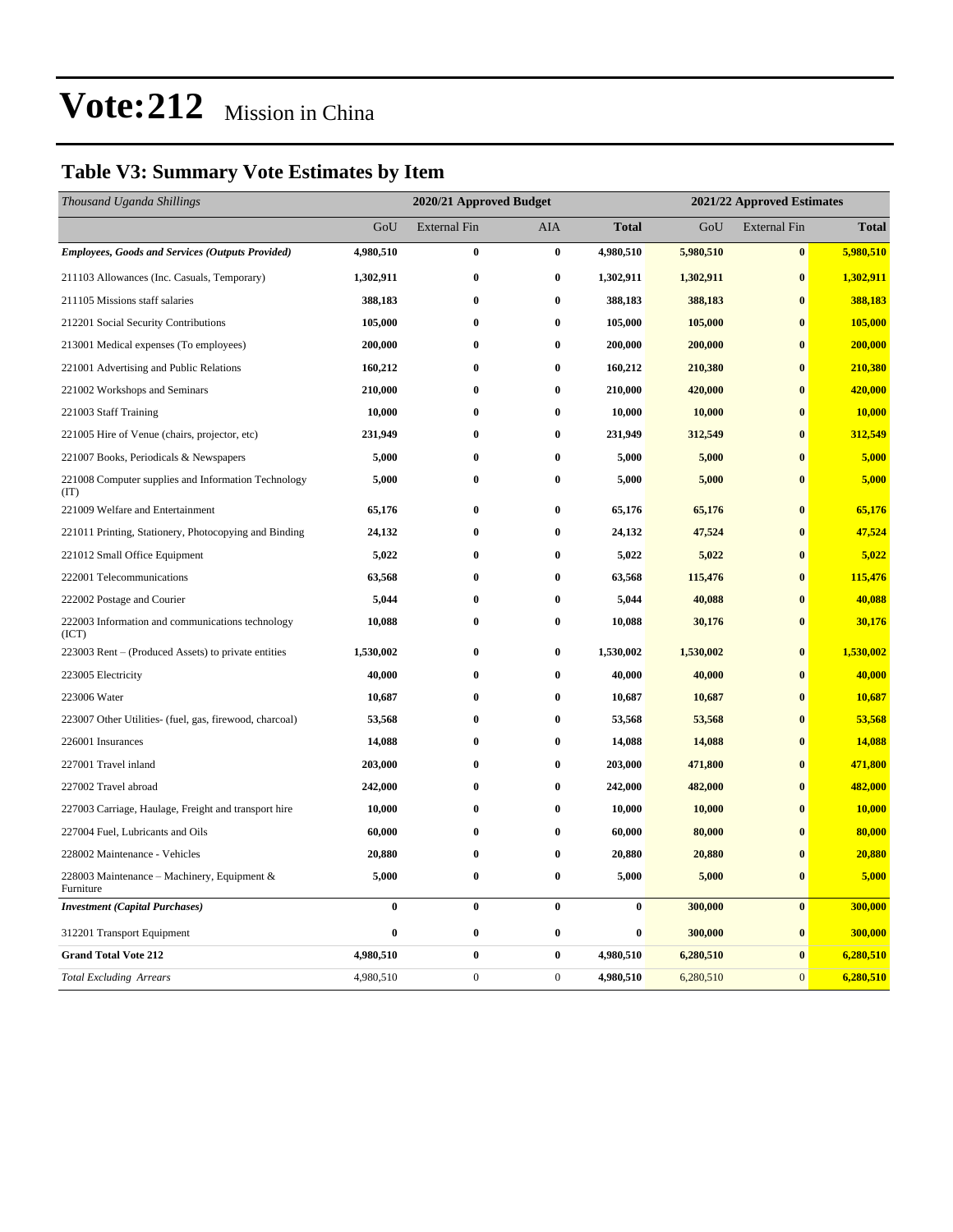### **Table V4: Detailed Estimates by Sub-SubProgramme, Department,Project and Budget Output and Item**

#### *Sub-SubProgrammme 52 Overseas Mission Services*

*Recurrent Budget Estimates*

#### **Department 01 Headquarters Beijing**

| Thousand Uganda Shillings                                                   | 2020/21 Approved Budget |                  |                  | 2021/22 Approved Estimates |                       |              |               |
|-----------------------------------------------------------------------------|-------------------------|------------------|------------------|----------------------------|-----------------------|--------------|---------------|
| <b>Outputs Provided</b>                                                     | Wage                    | Non Wage         | AIA              | <b>Total</b>               | Wage                  | Non Wage     | <b>Total</b>  |
| <b>Budget Output 165201 Cooperation frameworks</b>                          |                         |                  |                  |                            |                       |              |               |
| 211103 Allowances (Inc. Casuals, Temporary)                                 | $\boldsymbol{0}$        | 511,320          | $\overline{0}$   | 511,320                    | $\mathbf{0}$          | 511,320      | 511,320       |
| 211105 Missions staff salaries                                              | 388,183                 | $\boldsymbol{0}$ | $\overline{0}$   | 388,183                    | 388,183               | $\mathbf{0}$ | 388,183       |
| 212201 Social Security Contributions                                        | $\boldsymbol{0}$        | 105,000          | $\mathbf{0}$     | 105,000                    | $\mathbf{0}$          | 105,000      | 105,000       |
| 213001 Medical expenses (To employees)                                      | $\boldsymbol{0}$        | 200,000          | $\overline{0}$   | 200,000                    | $\mathbf{0}$          | 200,000      | 200,000       |
| 221003 Staff Training                                                       | $\boldsymbol{0}$        | 10,000           | $\mathbf{0}$     | 10,000                     | $\mathbf{0}$          | 10,000       | 10,000        |
| 221007 Books, Periodicals & Newspapers                                      | $\boldsymbol{0}$        | 5,000            | $\overline{0}$   | 5,000                      | $\mathbf{0}$          | 5,000        | 5,000         |
| 221008 Computer supplies and Information Technology (IT)                    | $\boldsymbol{0}$        | 5,000            | $\boldsymbol{0}$ | 5,000                      | $\mathbf{0}$          | 5,000        | 5,000         |
| 221009 Welfare and Entertainment                                            | $\boldsymbol{0}$        | 65,176           | $\mathbf{0}$     | 65,176                     | $\mathbf{0}$          | 65,176       | 65,176        |
| 221011 Printing, Stationery, Photocopying and Binding                       | $\boldsymbol{0}$        | 10,740           | $\boldsymbol{0}$ | 10,740                     | $\mathbf{0}$          | 10,740       | 10,740        |
| 221012 Small Office Equipment                                               | $\boldsymbol{0}$        | 5,022            | $\mathbf{0}$     | 5,022                      | $\mathbf{0}$          | 5,022        | 5,022         |
| 222001 Telecommunications                                                   | $\boldsymbol{0}$        | 21,660           | $\overline{0}$   | 21,660                     | $\mathbf{0}$          | 21,660       | 21,660        |
| 223003 Rent – (Produced Assets) to private entities                         | $\boldsymbol{0}$        | 801,673          | $\mathbf{0}$     | 801,673                    | $\mathbf{0}$          | 801,673      | 801,673       |
| 223005 Electricity                                                          | $\boldsymbol{0}$        | 40,000           | $\mathbf{0}$     | 40,000                     | $\mathbf{0}$          | 40,000       | 40,000        |
| 223006 Water                                                                | $\boldsymbol{0}$        | 10,687           | $\boldsymbol{0}$ | 10,687                     | $\mathbf{0}$          | 10,687       | 10,687        |
| 223007 Other Utilities- (fuel, gas, firewood, charcoal)                     | $\boldsymbol{0}$        | 53,568           | $\boldsymbol{0}$ | 53,568                     | $\mathbf{0}$          | 53,568       | 53,568        |
| 226001 Insurances                                                           | $\boldsymbol{0}$        | 14,088           | $\overline{0}$   | 14,088                     | $\mathbf{0}$          | 14,088       | 14,088        |
| 227001 Travel inland                                                        | $\boldsymbol{0}$        | 16,500           | $\mathbf{0}$     | 16,500                     | $\mathbf{0}$          | 16,500       | 16,500        |
| 227002 Travel abroad                                                        | $\boldsymbol{0}$        | 32,000           | $\mathbf{0}$     | 32,000                     | $\mathbf{0}$          | 32,000       | 32,000        |
| 227003 Carriage, Haulage, Freight and transport hire                        | $\boldsymbol{0}$        | 10,000           | $\boldsymbol{0}$ | 10,000                     | $\mathbf{0}$          | 10,000       | <b>10,000</b> |
| 228002 Maintenance - Vehicles                                               | $\boldsymbol{0}$        | 20,880           | $\boldsymbol{0}$ | 20,880                     | $\mathbf{0}$          | 20,880       | 20,880        |
| 228003 Maintenance - Machinery, Equipment & Furniture                       | $\boldsymbol{0}$        | 5,000            | $\overline{0}$   | 5,000                      | $\boldsymbol{0}$      | 5,000        | 5,000         |
| <b>Total Cost of Budget Output 01</b>                                       | 388,183                 | 1,943,314        | 0                | 2,331,497                  | 388,183               | 1,943,314    | 2,331,497     |
| <b>Budget Output 165202 Consulars services</b>                              |                         |                  |                  |                            |                       |              |               |
| 211103 Allowances (Inc. Casuals, Temporary)                                 | $\boldsymbol{0}$        | 791,591          | $\overline{0}$   | 791,591                    | $\mathbf{0}$          | 791,591      | 791,591       |
| 221001 Advertising and Public Relations                                     | $\boldsymbol{0}$        | 10,044           | $\overline{0}$   | 10,044                     | $\boldsymbol{0}$      | 10,044       | 10,044        |
| 222001 Telecommunications                                                   | $\boldsymbol{0}$        | 10,000           | $\mathbf{0}$     | 10,000                     | $\mathbf{0}$          | 10,000       | 10,000        |
| 223003 Rent – (Produced Assets) to private entities                         | $\boldsymbol{0}$        | 728,329          | $\mathbf{0}$     | 728,329                    | $\mathbf{0}$          | 728,329      | 728,329       |
| 227001 Travel inland                                                        | $\boldsymbol{0}$        | 16,500           | $\boldsymbol{0}$ | 16,500                     | $\mathbf{0}$          | 16,500       | 16,500        |
| 227002 Travel abroad                                                        | $\boldsymbol{0}$        | 30,000           | $\mathbf{0}$     | 30,000                     | $\mathbf{0}$          | 30,000       | 30,000        |
| <b>Total Cost of Budget Output 02</b>                                       | $\boldsymbol{\theta}$   | 1,586,464        | 0                | 1,586,464                  | $\boldsymbol{\theta}$ | 1,586,464    | 1,586,464     |
| Budget Output 165204 Promotion of trade, tourism, education, and investment |                         |                  |                  |                            |                       |              |               |
| 221001 Advertising and Public Relations                                     | $\mathbf{0}$            | 150,168          | $\boldsymbol{0}$ | 150,168                    | $\mathbf{0}$          | 200,336      | 200,336       |
| 221002 Workshops and Seminars                                               | $\boldsymbol{0}$        | 210,000          | $\boldsymbol{0}$ | 210,000                    | $\mathbf{0}$          | 420,000      | 420,000       |
| 221005 Hire of Venue (chairs, projector, etc)                               | $\boldsymbol{0}$        | 231,949          | $\boldsymbol{0}$ | 231,949                    | $\boldsymbol{0}$      | 312,549      | 312,549       |